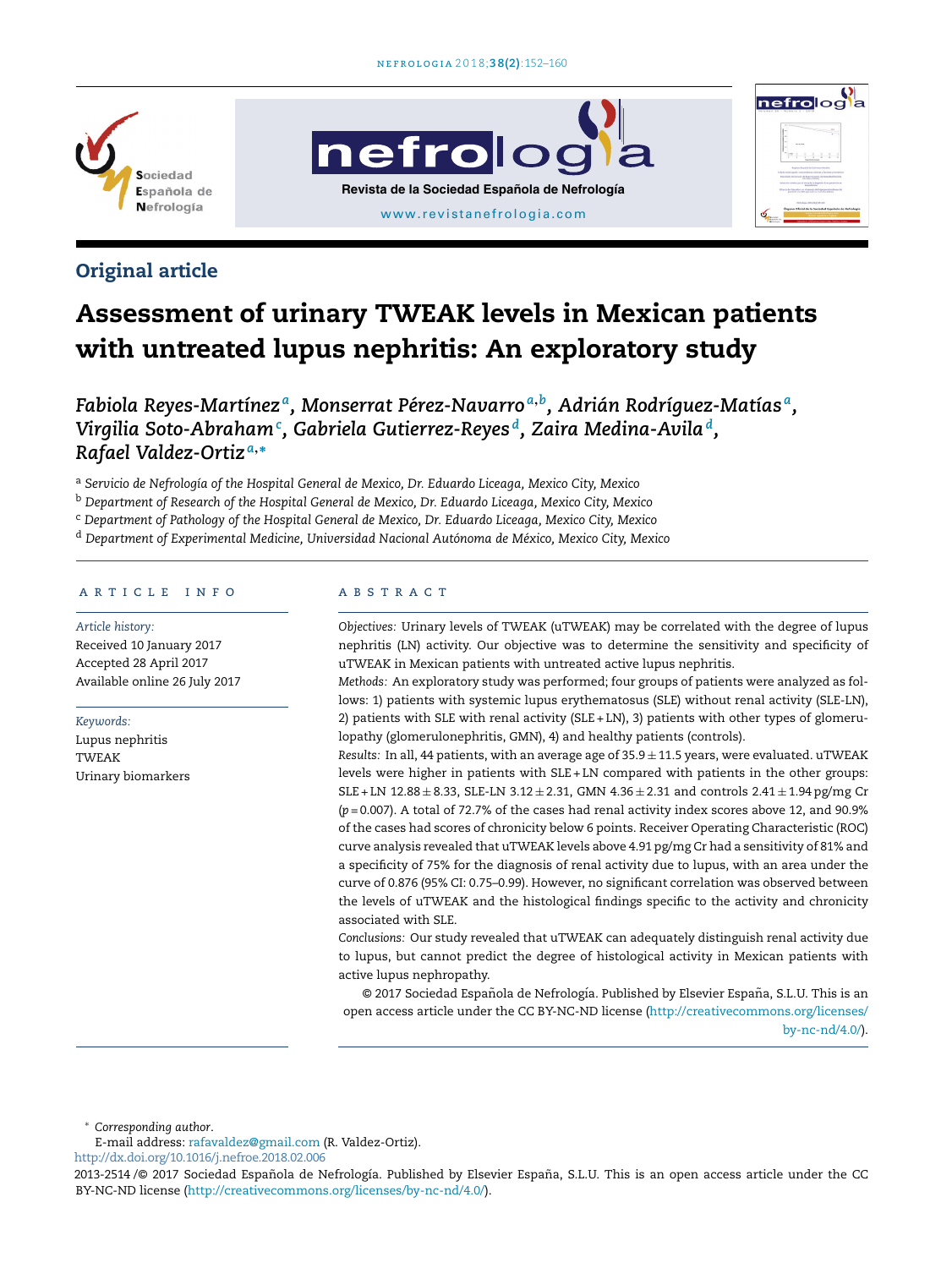# Evaluación de los niveles urinarios de TWEAK en pacientes mexicanos con nefritis lúpica sin tratamiento farmacológico: Estudio exploratorio

#### r e s u m e n

*Objetivos:* Los niveles urinarios de TWEAK (uTWEAK) pueden correlacionarse con el grado de actividad de nefritis lúpica (NL). Nuestro objetivo fue determinar la sensibilidad y especificidad de los uTWEAK en pacientes mexicanos con NL activa sin tratamiento farmacológico previo.

*Metodología:* Se realizó un estudio exploratorio en el que se incluyeron 4 grupos de pacientes: 1) pacientes con lupus eritematoso sistémico sin actividad renal (LES-NL); 2) pacientes con lupus eritematoso sistémico con actividad renal (LES+NL); 3) pacientes con otras glomerulopatías y 4) controles sanos.

*Resultados: La edad promedio de los 44 pacientes fue de 35,9 ± 11,5 años. Los uTWEAK* fueron más elevados en pacientes con LES+NL comparados con los otros grupos: LES + NL (12,88 ± 8,33), LES-NL (3,12 ± 2,31), otras glomerulopatías (4,36 ± 2,31) y grupo control (2,41 ± 1,94 pg/mgCr) (p *=* 0,007). En el 72,7% de los casos se observó un índice de actividad renal mayor a 12 puntos y en el 90,9% de los casos los índices de cronicidad estaban por debajo de 6 puntos. La curva ROC reveló que los niveles urinarios por encima de 4,91 pg/mg Cr tienen sensibilidad del 81% y especificidad del 75% para el diagnóstico de actividad renal secundaria a lupus, con área debajo de la curva de 0,876 (IC 95%: 0,75-0,99). Sin embargo, no se observó correlación significativa entre los uTWEAK y los hallazgos histológicos específicos de actividad y cronicidad asociados a LES.

*Conclusiones:* Nuestro estudio revela que los uTWEAK pueden distinguir adecuadamente actividad renal secundaria a lupus, pero no predicen el grado de actividad histológica en pacientes mexicanos con NL activa.

© 2017 Sociedad Española de Nefrología. Publicado por Elsevier España, S.L.U. Este es un artículo Open Access bajo la licencia CC BY-NC-ND (http://creativecommons.org/licenses/ by-nc-nd/4.0/).

#### Introduction

*Palabras clave:* Nefritis lúpica TWEAK

Biomarcadores urinarios

Lupus nephritis (LN) is a severe complication in patients with systemic lupus erythematosus (SLE). $^{\rm 1}$  It has been demonstrated that LN diminishes the short-term and long-term survival and quality of life of patients. $2,3$  A percutaneous kidney biopsy is considered the gold standard in the evaluation of disease activity in the kidneys due to lupus. However, as this method is invasive, not all patients are able to undergo this procedure.3,4

The levels of proteinuria and serum creatinine have been used to non-invasively evaluate kidney activity due to lupus, $5$ but the relevance of these values has been questioned due to their low predictive values. $^6$  In the same vein, antibodies (e.g., anti-DNA, anti-nuclear antibodies, and anti-Smith antibodies) and levels of serum complement(C3 and C4) have been used to evaluate kidney activity due to lupus.<sup>7,8</sup> However, due to low sensitivity and specificity, these have not been considered adequate biomarkers for SLE renal activity. $9-11$  For this reason, a search has been undertaken for new biomarkers that might allow for the diagnosis and monitoring of patients with active LN.<sup>12</sup> Studies of mouse models have demonstrated that tumor necrosis factor-like weak inducer of apoptosis (TWEAK) may be associated with renal activity due to lupus.13,14 TWEAK is a member of the superfamily of tumor necrosis factors, which are involved in multiple physiological processes related to cellular proliferation, migration, survival, differentiation,

and apoptosis<sup>13</sup>; TWEAK regulates these processes through Fn14 binding to TWEAK leads to TRAF2 and TRAF5 recruitment and activation of intracellular signaling pathways. The specific signalling pathways activated by TWEAK/Fn14 system and the outcome of TWEAK binding depend on cell type, cell state and the microenvironment.<sup>14</sup>

TWEAK has a proliferative effect in quiescent renal tubular cells; TWEAK-induced tubular cell proliferation requires ERK1/2, p38 MAPK, phosphoinositide 3-kinase/Akt and NF-B in a manner that disruption of one of them prevents proliferation.<sup>15</sup>

TWEAK alone does not promote renal tubular cell apoptosis. However, co-stimulation with sensitizing agents present in injured kidneys, such as TNF $\alpha$  and interferon- $\gamma$ , leads to tubular cell apoptosis.<sup>16</sup>

Podocytes are also TWEAK responsive. TWEAK stimulation of human and murine podocytes induces a proinflammatory response via the activation of the NF $\kappa$ B signaling pathway. $^{17}$ 

In animal models, TWEAK/fn14 and the development of lupus nephritis have been showed. In Fn14 knockout MRL/lpr mice, were markedly lower levels of proteinuria compared with wild-type MRL/lpr mice, and Fn14 knockout mice showed significantly improved renal histopathology accompanied by attenuated glomerular and tubulointerstitial inflammation these findings indicate that TWEAK/Fn14 plays an important role in the pathogenesis of lupus.<sup>18</sup>

Subsequent clinical studies have indicated the utility of urinary levels of TWEAK in the diagnosis of active LN.<sup>19,20,21</sup>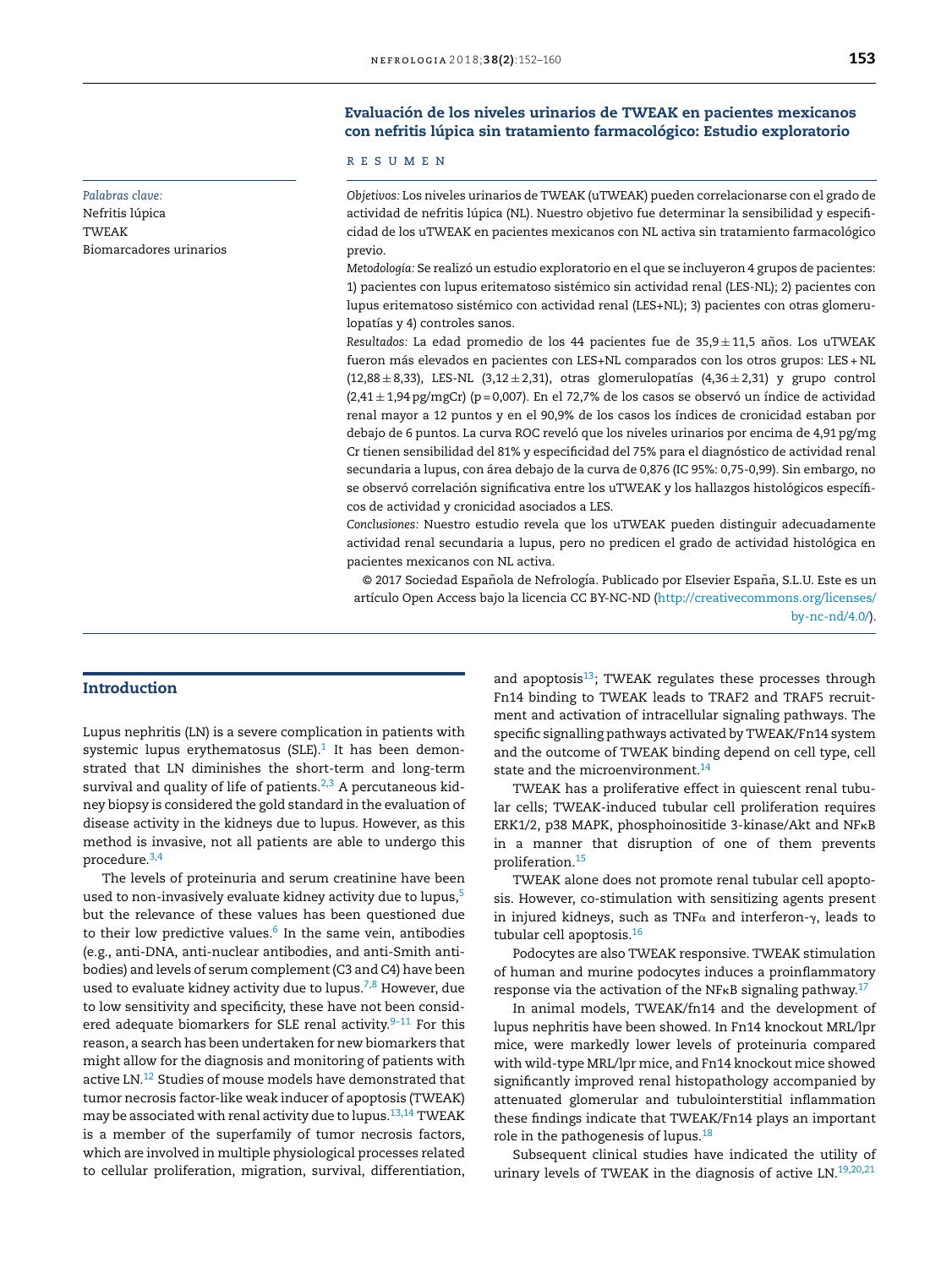However, in these studies, the quantification of TWEAK was performed in patients who had already received immunosuppressive treatment, which implies a high possibility that the urinary expression of TWEAK in these patients was modified.21–23 On the contrary, earlier published studies had not included Mexican patients, which comprise a population that is known to experience SLE with a higher degree of clinical severity and with limited therapeutic response. $24-26$  As a result, the objective of our study was to determine the utility of urinary levels of TWEAK as a biomarker of lupus renal activity in recently diagnosed, previously untreated Mexican patients.

# Materials and methods

#### *Study design*

This was a clinical study in which all patients were Mexican and were admitted to the Dr. Eduardo Liceaga Hospital General de Mexico. The recruitment period spanned from July 1, 2013 to June 20, 2015. This study was conducted in accordance with the Declaration of Helsinki and was approved by the hospital's Ethics and Health Research Committee (registration code: DI/15/105/4/018).

#### *Population*

Patients with SLE were selected from both outpatient and inpatient clinics according to the following inclusion criteria: 1) patients who were recently diagnosed with SLE according to the criteria defined by The Systemic Lupus International Collaborating Clinics $24$  and who did not receive previous immunosuppressive treatment; 2) patients with clinical or histological criteria of primary glomerulopathies who were recently diagnosed and who did not undergo prior pharmacological treatment; and 3) clinically healthy volunteer participants.

The selected population was divided into four groups as follows: 1) patients with active SLE with renal activity corroborated through kidney biopsy (SLE + LN); 2) patients with SLE without evidence of renal activity (SLE-LN); 3) patients with primary glomerulopathies (GMN); and 4) clinically healthy volunteers (controls) (see Fig. 1).

Patients were excluded if they were diagnosed with active infections, neoplasms, or any other type of autoimmune disease unrelated to lupus. In addition, patients were excluded if their kidney tissue samples were insufficient for diagnosis. A confidence level of 95% as well as a statistical power of 80%, this resulted in a sample size of at least 11 participants per group.

#### *Execution of the study*

Patients who fulfilled the selection criteria for this study were invited to participate, and those who accepted then signed an informed consent and a permission form for their data to be published. Patients were tested for antinuclear antibodies (ANA), anti-Smith antibodies (anti Sm), anti-DNA antibodies, and levels of complement (C3 and C4). Routine blood chemistry and a urine test strip were also performed. In addition, glucose, urea, creatinine, sodium, potassium, chlorine, microscopic urinary sediment, and the levels of 24-h urinary protein were evaluated. In addition to these tests, a chronic viral hepatitis panel was run (Hepatitis B and C viruses), and anti-HIV antibodies, anti-cardiolipin antibodies (IgG and IgM), anti-beta 2 glycoprotein, lupus anticoagulant, anti-Ro antibodies, and anti La, c-ANCA and p-ANCA were assessed. In the healthy volunteers, a urine test strip was performed, the patients with protein major to zero recollected 24-h urine protein; other serum parameters like other groups were determinate. In the case of patients who underwent renal biopsies, coagulation times (PT, PTT, and INR) were tested prior to the procedure.

## *Measurement of uTWEAK*

TWEAK levels in urine were determinate by human TWEAK Instant ELISA Kit from eBioscience (BMS2006INST) briefly, Added 50 $\mu$ l of each sample, in duplicate, to the designated wells and mixed the contents, Covered with an adhesive film and incubated at room temperature (18 ◦C–25 ◦C) for 3h, Removed adhesive and Washed the microwell strips 6 times with approximately 400  $\mu$ l Wash Buffer, Pipetted 100  $\mu$ l of TMB Substrate Solution to all wells, Incubated the microwell strips at room temperature (18 ◦C–25 ◦C) for about 10min.

Stopped the enzyme reaction with 100  $\mu$ l of Stop Solution, results read immediately after the Stop Solution was added on a spectrophotometer using 450nm. TWEAK levels were derived from an average of the duplicate assays that were performed for all samples. All assays were performed in a blinded fashion, without knowledge of the patient's identity, disease diagnosis, or disease severity. To account for variations in urine concentration, the uTWEAK levels were normalized to urine creatinine levels. Corrected uTWEAK levels are therefore expressed as picograms per milligram of creatinine (pg/mg Cr).

# *Statistics*

In regards to data analysis, the software program Statistical Package for the Social Sciences (SPSS) version 19 was used. The means and standard deviations or the medians and interquartile ranges were used to summarize the characteristics of the samples. Categorical variables were summarized with frequencies and percentages. Pearson or Spearman correlation coefficients were established with the continual values of urinary TWEAK, histological findings, and the SLEDAI (Systemic Lupus Erythematous Disease Activity Index) score, depending on the distribution of the variables. ROC curves were calculated to establish sensitivity, specificity for diagnosis of renal activity due lupus nephritis. A value of *p* < 0.05 was considered significant.

## Results

# *Baseline and histological characteristics of the study population*

The baseline characteristics of the population may be observed in Table 1. In all, 44 patients who were distributed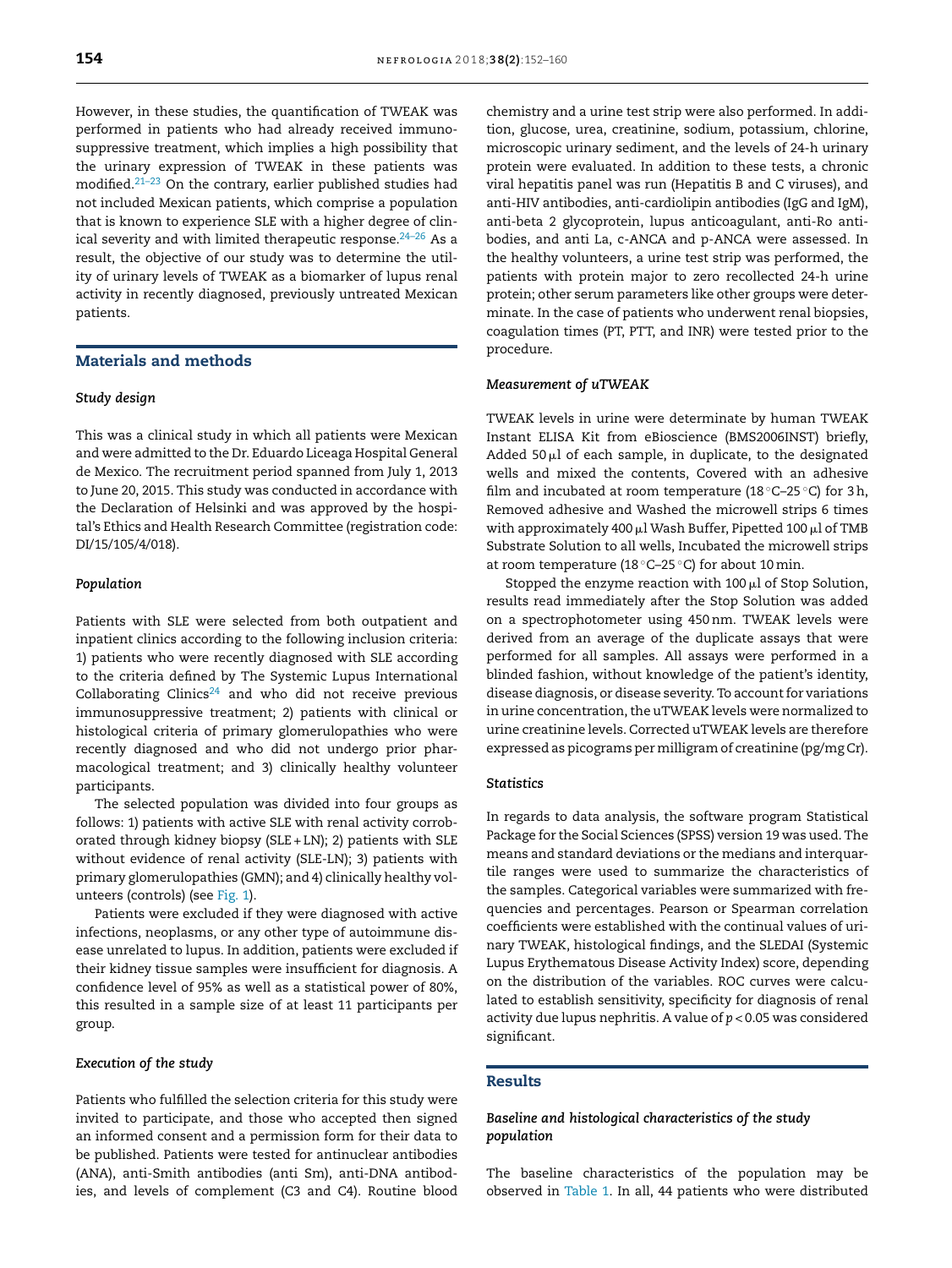



within four groups were included in the study (Fig. 1). Participants had an average age of  $35.9 \pm 11.5$  years, and as 68.2% of the participants were women, they were predominant in all the groups. Table 2 presents the histological characteristics of the patients who underwent kidney biopsy. In the group of patients with LN, histological classes IV + V dominated (72.7%) and 72.7% of the patients presented indices of histological activity above 12 points; moreover, 90.9% of the patients who underwent a biopsy presented less than 6 points on the chronicity index. In the group of patients with glomerulopathies, five cases were of focal and segmental glomeruloesclerosis (45.5%), three were of vasculitis (27.3%) and three were of primary membranoproliferative glomerulonephritis (27.3%).

According to the sex in all groups, we found differences in serum creatinine, c4 levels and uTWEAK levels

(supplementary Table 1). In patients with SLE we found statistical differences in uTWEAK levels accord the sex, with major levels in female group 9.05 ± 7.8 vs. 2.34 ± 1.76, *p =* 0.005.

#### *Correlation of uTWEAK with clinical markers of SLE*

In patients with lupus, the levels of urinary TWEAK were measured according to the SLEDAI score and were graphed in three categories as follows: 1) patients with at least 3 activity points (without activity); 2) patients between 3 and 12 points of activity (moderate activity); and 3) patients with more than 12 activity points (severe activity). The group of patients with severe disease activity as measured by the SLEDAI presented higher levels of uTWEAK with statistically significant differences between groups (*p* = 0.04) (Fig. 2A); moreover, a directly proportional correlation was observed between the levels of uTWEAK

| Table 1 - Baseline characteristics of the study population. |                   |                               |                          |                                      |                                    |  |
|-------------------------------------------------------------|-------------------|-------------------------------|--------------------------|--------------------------------------|------------------------------------|--|
| Variable                                                    | Total<br>$n = 44$ | $SLE + LN$<br>$n = 11 (25%)$  | SLE-LN<br>$n = 11 (25%)$ | Glomerulonephritis<br>$n = 11 (25%)$ | Healthy controls<br>$n = 11 (25%)$ |  |
| Age [years,<br>means $\pm$ SD]                              | $35.9 \pm 11.5$   | $32.9 \pm 10.37$              | $38.27 \pm 11.32$        | $42.4 + 12.4$                        | $30.8 \pm 8.2$                     |  |
| Female gender [n, %]                                        | 30(68.2)          | 9(81.8)                       | 10(90.9)                 | 6(54.5)                              | 6(54.5)                            |  |
| Serum urea [mg/dl,<br>means $\pm$ SD]                       | $44.74 \pm 40.49$ | $73.21 \pm 61.2$ <sup>1</sup> | $23.16 \pm 7.34$         | $60.94 \pm 30.45$                    | $21.65 \pm 6.45$                   |  |
| Serum creatinine<br>$[mg/dl,$ means $\pm$ SD]               | $1.36 \pm 1.95$   | $1.6 \pm 1.53^*$              | $0.72 \pm .16$           | $2.33 \pm 1.41$                      | $0.81 \pm .134$                    |  |
| Serum albumin<br>$[g/dl,$ means $\pm$ SD]                   | $3.0 \pm 1.37$    | $1.2 + .77$                   | $4.03 \pm .49$           | $2.06 \pm .81$                       | $4.4 + .21$                        |  |
| 24-h urine protein<br>$[g/24 h,$ means $\pm$ SD]            | $4.22 \pm 6.03$   | $7.1 \pm 3.8$                 | $0.079 \pm .052$         | $9.67 \pm 7.8$                       | $0.005 \pm .013$                   |  |
| Complement C3<br>$[mg/dl,$ means $\pm$ SD]                  | $83.98 \pm 28.78$ | $44.5 \pm 21.4^{\$}$          | $87 \pm 14.3$            | $108.76 \pm 16.21$                   | $95.3 \pm 9.7$                     |  |
| Complement C4<br>$[mg/dl,$ means $\pm$ SD]                  | $18.2 \pm 8.01$   | $10.3 \pm 5.77^{\ddagger}$    | $16.4 \pm 4.09$          | $27.7 \pm 6.33$                      | $18.42 \pm 3.86$                   |  |
| uTWEAK [pg/mg Cr,<br>means $\pm$ SD]                        | $5.92 \pm 6.2$    | $12.8 \pm 8.3$                | $3.39 \pm 1.9$           | $4.72 \pm 4.2$                       | $2.66 \pm 1.6$                     |  |

 $\P$  SLE + LN vs. SLE-LN,  $p = 0.002$ .

 $*$  SLE + LN vs. SLE-LN,  $p = 0.006$ .

<sup>∗</sup> SLE + LN vs. SLE-LN, *p* < 0.001.

∗∗ SLE + LN vs. SLE-LN, *p* = 0.002.

 $$$  SLE + LN vs. SLE-LN,  $p = 0.004$ .

‡ SLE + LN vs. SLE-LN, *p* < 0.001.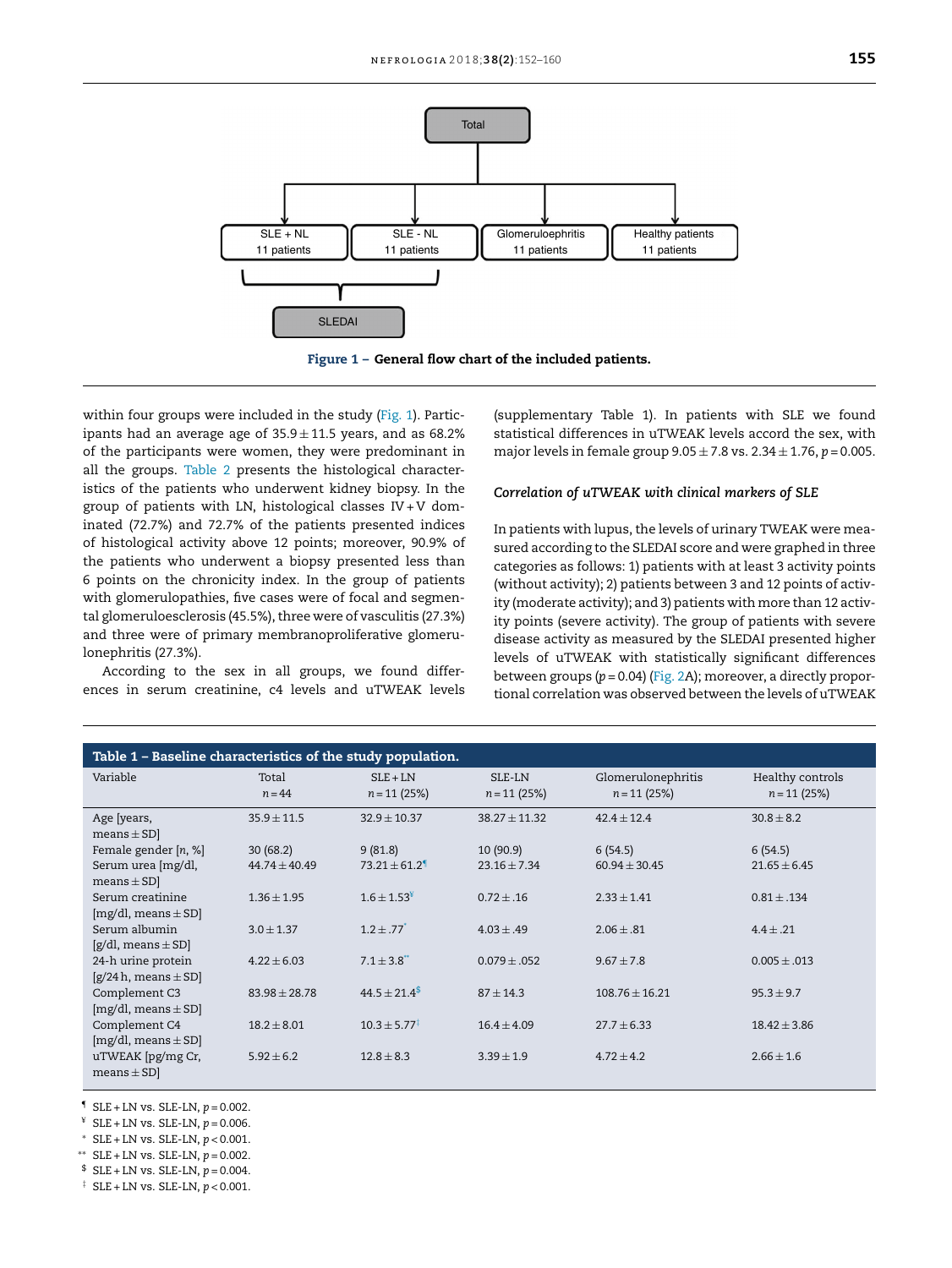| Table 2 – Renal histopathological findings.                        |           |
|--------------------------------------------------------------------|-----------|
| Histological diagnosis                                             | n (%)     |
| Lupus nephropathy                                                  | $n = 11$  |
| Class IV                                                           | 1(9.1)    |
| $Class IV + V$                                                     | 8(72.7)   |
| $Class III + V$                                                    | 2(18.2)   |
| Glomerulopathies                                                   | $n = 11$  |
| Focal segmental glomeruloesclerosis                                | 5(45.4)   |
| Membranoproliferative glomerulonephritis                           | 3(27.3)   |
| Vasculitis                                                         | 3(27.3)   |
| Histological activity index SLE                                    | $n = 11$  |
| $<$ 12 score                                                       | 3(27.3)   |
| $>12$ score                                                        | 8(72.7)   |
| Histological chronicity index SLE                                  | $n = 11$  |
| $<$ 6 score                                                        | 10 (90.9) |
| >6 score                                                           | 1(9.1)    |
| Tubulointerstitial atrophy and interstitial fibrosis $\mathfrak i$ | $n = 22$  |
| Grade 0                                                            | 6(27.2)   |
| Grade 1                                                            | 11 (50)   |
| Grade 2                                                            | 3(13.6)   |
| Grade 3                                                            | 2(9.2)    |
|                                                                    |           |

and the SLEDAI score ( $r = 0.481$ ,  $p = 0.024$ ) (Fig. 2B). Additionally, a direct inverse correlation was documented between the levels of uTWEAK and the C3 (*r* = −0.527, *p* < 0.001) and C4 complement fractions (*r* = −0.324, *p* = 0.032) (Fig. 3A and B respectively). In contrast, the levels of proteinuria showed a directly proportional correlation to the values of uTWEAK (*r* = 0.612, *p* = 0.002) (Fig. 3C); however, a correlation was not observed between the levels of uTWEAK and the levels of serum creatinine (*r* = −0.151, *p* = 0.328) and serum urea (*r* = −0.026, *p* = 0.865).

#### *uTWEAK is a biomarker for renal activity related to SLE*

The levels of uTWEAK in patients in each of the groups are shown in Fig. 4. Patients with active lupus nephropathy were determined to have  $12.8 \pm 8.33$  pg/mg Cr uTWEAK, whereas patients with SLE without renal activity were found to have  $3.12 \pm 2.31$  pg/mgCr uTWEAK. Patients with other glomerulopathies were determined to have  $4.36 \pm 2.31$  pg/mg Cr uTWEAK, while controls were found to have  $2.41 \pm 1.94$  pg/mg Cr uTWEAK. A significant difference was observed among the groups (*p* = 0.007). Significantly higher levels of uTWEAK were observed when the group of patients with other glomerulopathies was compared with healthy controls (GMN:  $4.36 \pm 2.31$  vs. control:  $2.41 \pm 1.94$ ,  $p = 0.012$ ) and with patients with SLE without renal activity (GMN:  $4.36 \pm 2.31$  vs. SLE-LN:  $3.12 \pm 2.3$ ,  $p = 0.030$ ). When we compared the levels of uTWEAK in patients with glomerulonephritis with the levels of uTWEAK in patients with lupus-related renal activity, a statistically significant difference was observed (GMN:  $4.36 \pm 2.31$ vs. LES + NL: 12.88 ± 8.33, *p* < 0.001).

In patients with glomerulonephritis we did not find significance statistical in the uTWEAK levels when evaluated accord the etiology of glomerulonephritis (inflammatory GMN vs. non inflammatory GMN) 6.1 ± 5.44 vs. 3.57 ± 2.95, *p* = 0.389 (Supplementary figure 1S).

In an additional analysis, in the comparison of patients with active SLE (SLEDAI score above 3), the levels of uTWEAK



Figure 2 – (A) uTWEAK levels according to the SLEDAI index. The bar with horizontal lines (3 patients) shows patients with inactive systemic lupus erythematosus (SLEDAI less than 3) (uTWEAK  $5.1 \pm 5.72$ ); the bar with fine dots (9 patients) indicates patients with moderate systemic lupus erythematosus activity (SLEDAI between 4 and 15) (uTWEAK 3.51 $\pm$  0.653); the gray (10 patients) bar indicates patients with severe systemic lupus erythematosus activity (SLEDAI greater than 15) (uTWEAK  $11.89 \pm 8.85$ ). A comparison of the groups showed significant differences (*p* = 0.04) with higher uTWEAK levels in patients with severe activity. (B) Correlation between uTWEAK levels and SLEDAI score. A correlation analysis revealed a directly proportional correlation between the levels of uTWEAK and the SLEDAI score (*r* = 0.481, *p* = 0.024).

were greater in the group of patients with active lupus compared with patients with SLE without activity without statistical significance (active SLE:  $9.55 \pm 8.3$ , vs. SLE without activity:  $5.6 \pm 5.94$  pg/mg Cr,  $p = 0.19$ ) (Fig. 5).

Using urinary TWEAK levels above 4.91 pg/mg Cr as a cutoff point, the ROC curve analysis showed a sensitivity of 81% and a specificity of 75%, with an area under the curve of 0.87 (CI95% 0.75–0.99) (Fig. 6).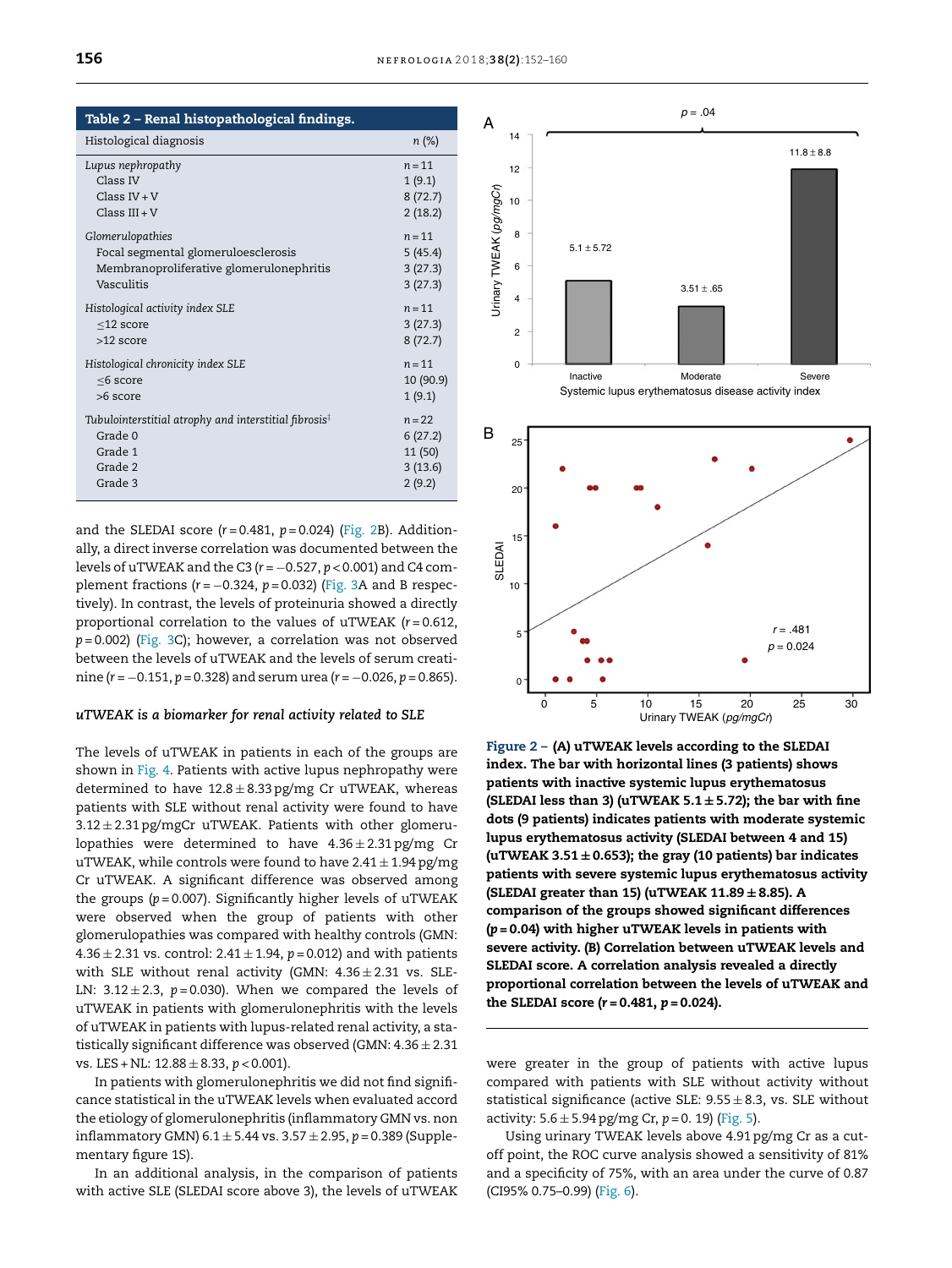

Figure 3 – Correlation between uTWEAK, complement and proteinuria. (A) Correlation between C3 and the uTWEAK level (*r* = −0.527, *p* < 0.001). (B) Correlation between C4 and the uTWEAK level (*r* = −0.324, *p* = 0.032). (C) Correlation between 24-h urinary protein and the uTWEAK level (*r* = 0.612, *p* = 0.002).

When evaluated the urinary TWEAK levels in female group, we establish a cut-off point of 7.59 pg/mg Cr and the ROC curve showed a sensitivity of 88% and specificity of 90% with an area under the curve of 0.93 (CI 0.940–1.0), however in the



Figure 4 – Quantification of urinary TWEAK levels according to the study groups. The expression levels were as follows:  $SLE + LN$  (bar with diagonal lines)  $12.88 \pm 8.33$ , SLE-LN (black dots)  $3.12 \pm 2.31$ , GMN (gray bar)  $4.36 \pm 2.31$ and controls (fine dots)  $2.41 \pm 1.94$  pg/mgCr ( $p = 0.007$ ).



Figure 5 – Comparison of the levels of uTWEAK in patients with active SLE (SLEDAI score above 3). The levels of uTWEAK were higher in patients with active lupus compared with patients with SLE without activity; active SLE (gray bar  $9.55 \pm 8.3$  (14 patients) vs. inactive LES (black bar): 5.6 ± 5.94 pg/mgCr (8 patients) (*p* = 0.19).

male group we could not determinate a cut-off point with an adequate sensibility and specificity. (Supplementary figure 2).

# Discussion

The effectiveness of the levels of proteinuria and serum creatinine in the evaluation of renal activity due to lupus has been questioned.<sup>10</sup> Additionally, the sensitivity and specificity of immunological markers (e.g., levels of complement, anti-DNA antibodies, ANA and anti-Sm antibodies) that are used to diagnose active lupus nephritis are low.8,21 Due to the absence of specific biomarkers for LN, an interest arose to find new biomarkers that might allow for the sensitive and specific diagnosis of renal lupus activity. $8,12$  Our results demonstrated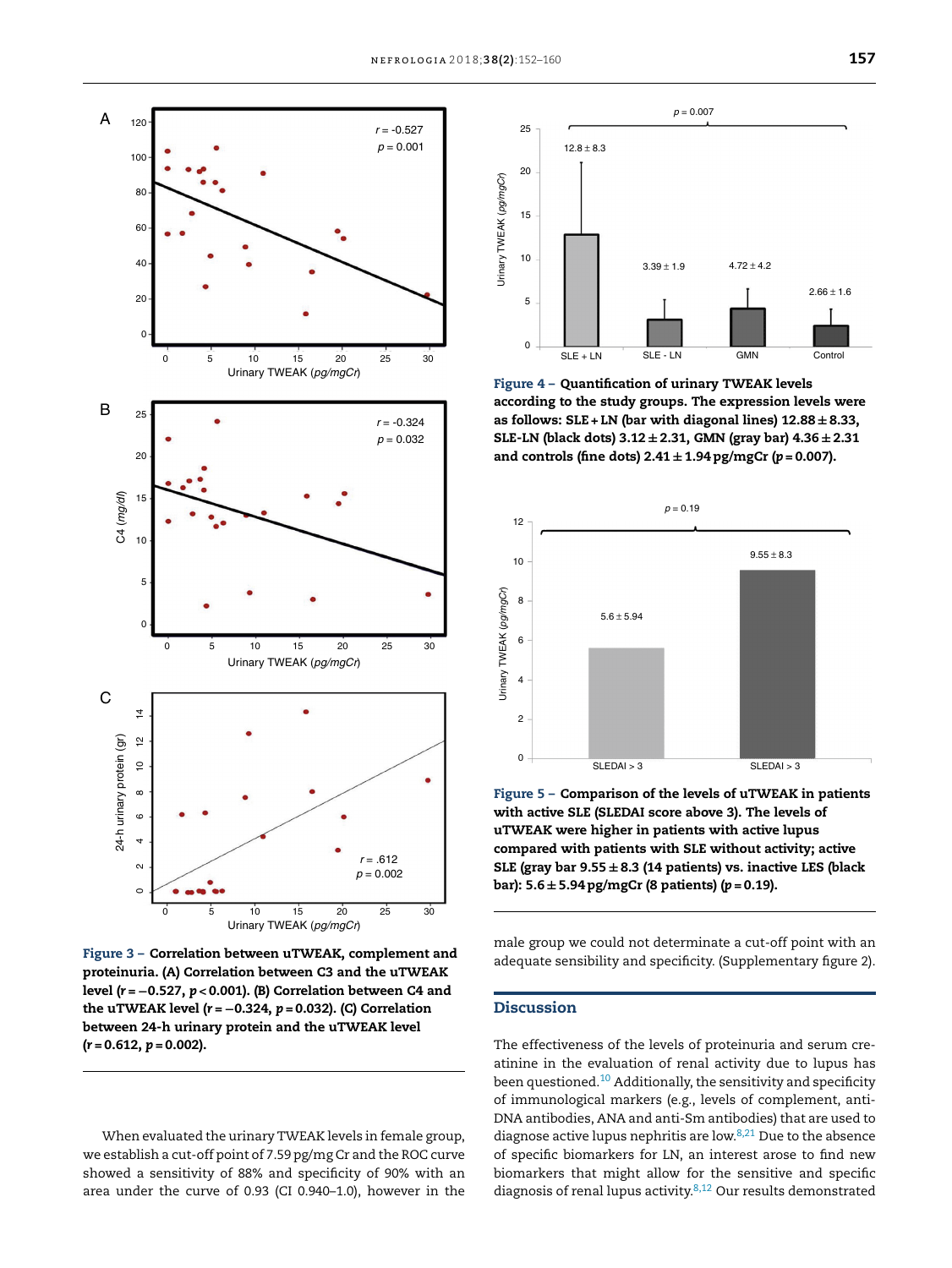

Figure 6 – Receiver Operating Characteristic (ROC) curve analysis. We observed that urinary levels of TWEAK above 4.91 pg/mg Cr had a sensitivity of 81% and a specificity of 75% for the diagnosis of renal activity due to lupus, with an area under the curve of 0.876 (IC 0.75–0.99).

the efficacy of the quantification of uTWEAK levels in lupus nephritis in Mexican population, where the patients, who were recently diagnosed with active lupus, did not receive prior immunosuppressive treatment.

Studies have evaluated the levels of uTWEAK as a biomarker of LN.<sup>21-23</sup> Schwartz et al. observed significantly higher levels of uTWEAK in patients with LN in comparison with the levels of uTWEAK in patients with SLE without disease activity, in patients with other inflammatory diseases, and in controls, who did not undergo a renal biopsy. With a cutoff point of 13.5 pg/mg Cr, this group presented with a sensitivity of 50% and a specificity of 90% in the diagnosis of renal activity for lupus. Unfortunately, the Schwartz study did not include patients with other glomerulopathies, and they analyzed the levels of uTWEAK in patients who had already received previous immunosuppressive treatment, which means that it is plausible that the levels of uTWEAK might have been modified.<sup>21</sup> Another study<sup>23</sup> performed in China, evaluated the levels of uTWEAK as a biomarker of renal lupus activity in 46 patients with SLE (12 without renal activity and 34 with LN); their results showed significantly higher urinary levels of TWEAK in patients with LN. However, this study, which was performed by Xuejing et al., only included patients with lupus and did not evaluate healthy controls or patients with other types of glomerulopathies. In a recently study Salem et al., observed that the patients with lupus nephritis have a higher uTWEAK levels in comparison with patients without renal activity, they found a sensitivity 100% and specificity of 66.67% as a biomarker of nephritis in SLE. The sensitivity and specificity of the uTWEAK level as a marker of active nephritis in SLE patients were 100% sensitivity and 80% specificity and area under the curve was 0.960 (*p* < 0.0001), although in this study did not specified the previous treatment and the response to it. $31$ 

As a result, until now, it was not known how uTWEAK levels might affect patients with other types of glomerulopathies of possible autoimmune origin. We observed that the levels of uTWEAK in patients with non-lupus glomerulopathies were significantly lower than those observed in patients with active LN. However, when we compared the levels of urinary TWEAK in patients with other non-lupus glomerulopathies with the levels of urinary TWEAK in healthy volunteers and in patients with SLE without disease activity, significantly higher values were observed.

Similarly, it is possible that the increment in the levels of urinary TWEAK might reveal the immunological background of the activation of the tumor necrosis factor superfamily in patients with autoimmune glomerulopathies. $28,29$  Despite this, we consider that the values of uTWEAK in patients with glomerulopathies were significantly lower with respect to the values of TWEAK that were analyzed according to the cutoff point established through the ROC curve for the diagnosis of active lupus nephritis.

On the contrary, our results showed that the levels of uTWEAK were a specific characteristic oflupus nephritis activity and not a reflection of systemic activity (SLEDAI scores). Until now, clinical markers that have been available for the evaluation of patients with LN are included within the SLEDAI clinical index, which has established four parameters for renal affectation. $4,30$  A maximal SLEDAI score of 16 suggests disease activity, but one of the observations of the SLEDAI is that even in the absence of this score, a diagnosis of active LN cannot be ruled out because the SLEDAI scores reflect systemic lupus activity.<sup>27</sup> Based on this previous finding, our results showed how SLEDAI scores above 3 (active lupus) and the values of uTWEAK permit the identification of lupus renal activity independently of systemic activity.

In relation to biochemical and immunological parameters, an inversely proportional correlation was observed between the levels of uTWEAK and the levels of C3 and C4 complement proteins. A directly proportional correlation was observed between the levels of TWEAK and the 24-h levels of proteinuria. However, a correlation was not observed between the levels of urea and creatinine, which is a finding similar to what has been previously reported in the literature, where biochemical markers demonstrate a moderate correlation with the presence of LN.<sup>21-23</sup>

As was mentioned above, renal affectation due to SLE is a severe complication that has a direct impact on patient survival. $1-3$  The diagnosis of lupus nephropathy is based on clinical features, biochemical parameters and immunological markers; however, no specific biomarker correctly defines renal activity for lupus. The results of our work show how urinary levels of TWEAK allow for the adequate classification of patients with active LN. This biomarker may be useful due to its high sensibility with respect to other established markers like a screening test. However, in contrast to what has been published in previous studies, our results do not show statistically significant correlations between the values of uTWEAK and the histological findings, at same, our levels were lower than other studies $21,31$  may be relate whit the histological and immunological change due previous treatment and in some cases the patients in others studies received more than one line of treatment this could change the levels of uTWEAK. As a result, renal biopsy should continue as the gold standard for the histological diagnosis of specific activity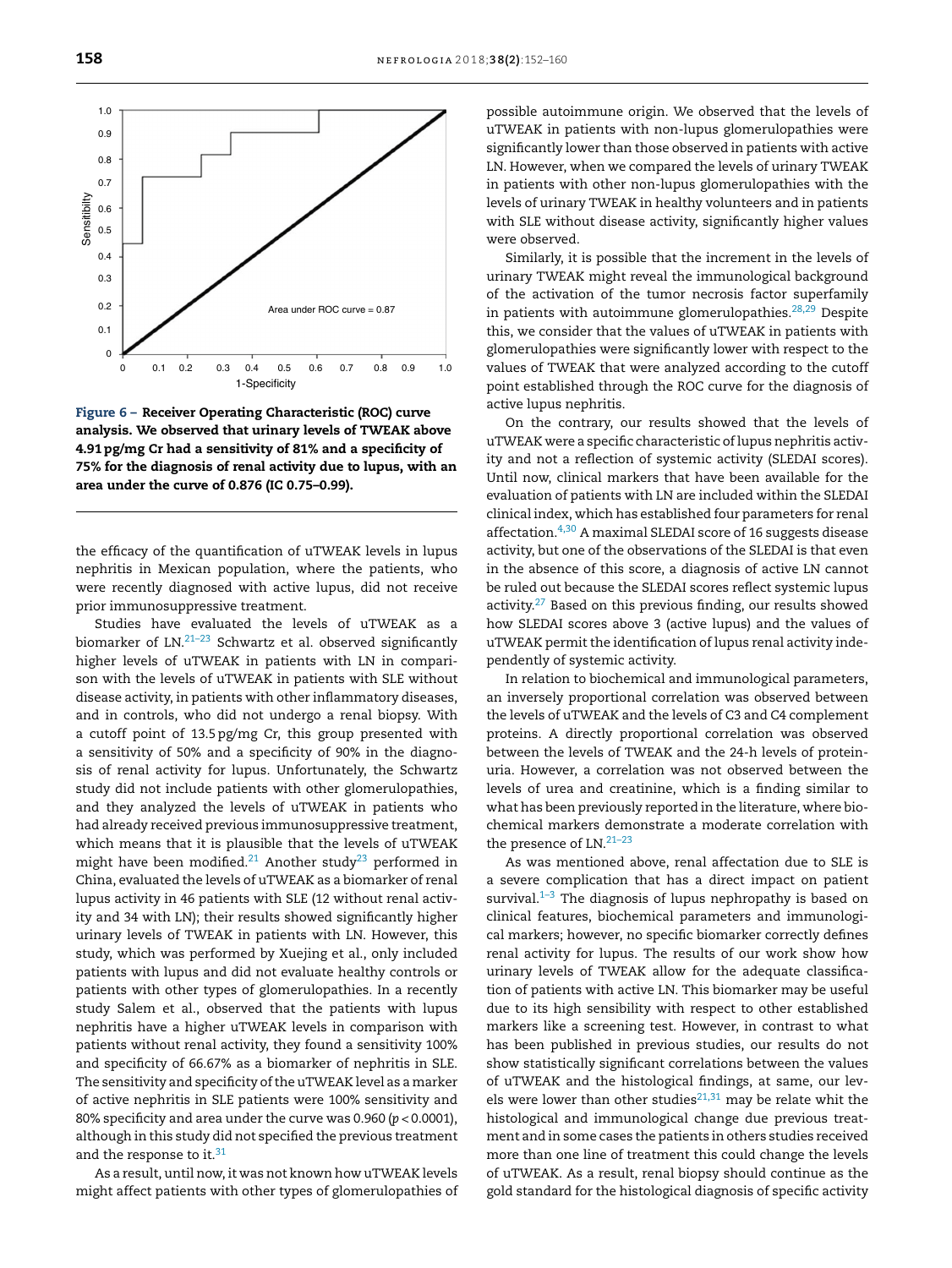and chronicity in patients with lupus nephritis. However, from our perspective, we consider that additional clinical studies should be performed to define the possible role of urinary levels of TWEAK as a potential biomarker for the measurement of treatment response, the evaluation of possible relapses of renal activity, and for the evaluation of patients with lupus nephropathy who are seronegative for lupus. At the same time, the levels of uTWEAK should be considered a useful diagnostic biomarker in patients when a kidney biopsy is not indicated (e.g., pregnant women and patients with coagulation disorders). As a matter of act the urinary TWEAK levels with this cut-off point could be useful in diagnosis of lupus nephritis only in patients without previous treatment, is necessary determinate the modifications in uTWEAK levels due treatment.

In conclusion, we can establish that in Mexican patients who were recently diagnosed with SLE, the levels of uTWEAK were an appealing biomarker that showed higher sensitivity and specificity compared with those of the commonly used and previously described biomarkers.

#### Weakness of study

We consider that the size of the sample is limited, so that the variations in the standard deviation can correspond to this.We observed a predominance of class IV + V so we could not establish the correlation with histological findings, we had not have patients with class V, in a previous study is noted that this histological pattern have the uTWEAK higher than other classes. We consider important establish the correlation between histological findings urinary TWEAK levels also plasma levels, in our study we found a different cut-off point, we believe this may be due a previous treatment; in order to improve the accuracy of urinary TWEAK levels as a diagnosis test is relevant determinate if there are modifications in the urinary levels of TWEAK secondary to treatment.

# Authorship

- 1. Fabiola Reyes Martinez: participated in the conception and design of the study as well as the generation, collection, assembly, analysis and interpretation of the data.
- 2. Monserrat Perez Navarro: participated in the design of the study, analysis and interpretation of the data, and the drafting and revision of the manuscript.
- 3. Adrian Rodríguez Matías: participated in the conception and design of the study, analysis and interpretation of the data, and the drafting and revision of the manuscript.
- 4. Virgilia Soto Abraham: participated in the analysis and interpretation of the renal biopsy, and the drafting and revision of the manuscript.
- 5. Gabriela Gutierrez-Reyes: participated in the analysis and interpretation of urinary TWEAK levels, and the drafting and revision of the manuscript.
- 6. Zaira Medina-Avila: participated in the analysis and interpretation of urinary TWEAK levels.

7. Rafael Valdez-Ortiz: participated in the conception and design of the study as well as the drafting, revision and approval of the final version of the manuscript.

# Conflicts of interest

The authors have no conflicts of interest to disclose.

## Acknowledgements

The authors express their gratitude to the Department of Experimental Medicine of the Hospital General de México, Dr. Eduardo Liceaga and Universidad Nacional Autónoma de México. They would also like to thank the *Instituto Carlos Slim de la Salud* for the scholarship awarded to Dr. Fabiola Reyes-Martínez, which allowed her to participate in this research project.

#### Appendix A. Supplementary data

Supplementary data associated with this article can be found, in the online version, at doi:10.1016/j.nefro.2017.04.005

## r e f e r enc e s

- 1. Schwartz N, Goilav B, Putterman C. The pathogenesis, diagnosis and treatment of lupus nephritis. Curr Opin Rheumatol. 2014 Sep;26:502–9.
- 2. Chan TM. Treatment of severe lupus nephritis: the new horizon. Nat Rev Nephrol. 2015;11:46–61.
- 3. Chapter 12: Lupus nephritis. Kidney Int Suppl. 2012;2:221–32.
- 4. Rahman A, Isenber D. Systemic lupus erythematosus. NEJM. 2008;358:929–39.
- 5. Hahn B, Mcmahon M, Wilkinson A, Wallace W, Daikh D, Fitzgerald D, et al. American College of Rheumatology Guidelines for screening, treatment, and management of lupus nephritis. Arthritis Care Res. 2012;64:797–808.
- 6. Brunner H, Bennett M, Mina R, Suzuki M, Petri M, Kiani A, et al. Non-invasive renal protein biomarkers are associated with histological features of lupus nephritis. Arthritis Rheum. 2012;64:2687–97.
- 7. Avihingsanon Y, Hirankarn N. Major lupus organ involvement: severe lupus nephritis. Lupus. 2010;19:1391–8.
- 8. Illei G, Tackey E, Lapteva L, Lipsky P. Biomarkers in systemic lupus erythematosus: II. Markers of disease activity. Arthirtis Rheum. 2004;50:2048–65.
- 9. Markowitz GS, D'Agati VD. The ISN/RPS 2003 classification of lupus nephritis: an assessment at 3 years. Kidney Int. 2007;71:491–5.
- 10. Hiramatsu N, Kuroiwa T, Ikeuchi H, Maeshima A, Kaneko Y, Hiromura K, et al. Revised classification of lupus nephritis is valuable in predicting renal outcome with an indication of the proportion of glomeruli affected by chronic lesions. Rheumatology (Oxford). 2008;47:702–7.
- 11. Anders HJ, Fogo AB. Immunopathology of lupus nephritis. Semin Immunopathol. 2014;36:443–59.
- 12. Misra R, Gupta R. Biomarkers in lupus nephritis. Int J Rheum Dis. 2015;18:219–32.
- 13. Winkles JA. The TWEAK–Fn14 cytokine–receptor axis: discovery, biology and therapeutic targeting. Nat Rev Drug Discov. 2008;7:411–25.